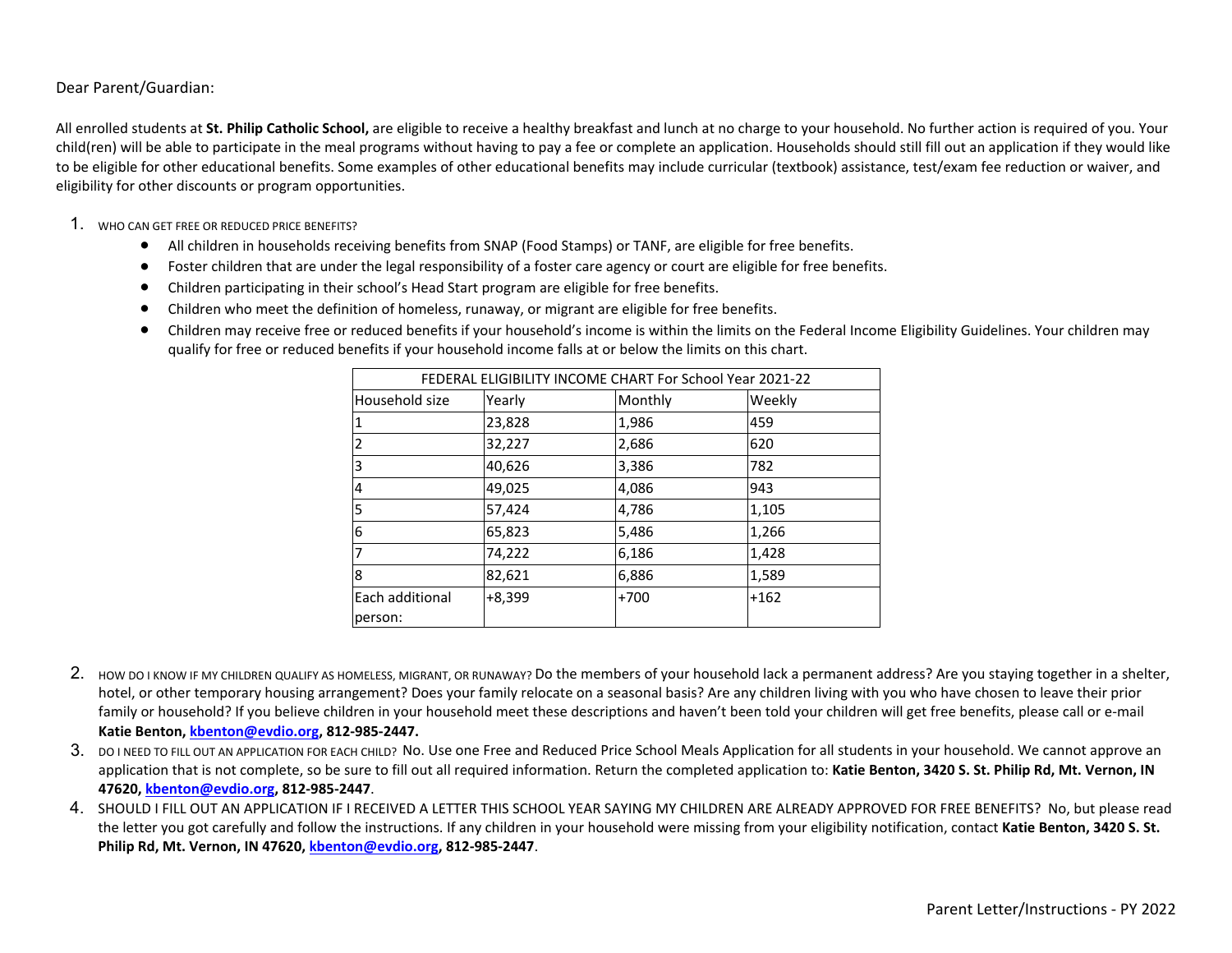- 5. CAN I APPLY ONLINE? Yes! You are encouraged to complete an online application instead of a paper application if you are able. The online application has the same requirements and will ask you for the same information as the paper application. Visit **https://family.titank12.com/** to begin or to learn more about the online application process. Contact **Katie Benton, 3420 S. St. Philip Rd, Mt. Vernon, IN 47620, [kbenton@evdio.org](mailto:kbenton@evdio.org), 812-985-2447**, if you have any questions about the online application.
- 6. MY CHILD'S APPLICATION WAS APPROVED LAST YEAR. DO I NEED TO FILL OUT A NEW ONE? Yes. Your child's application is only good for that school year and for the first few days of this school year through **September 16, 2021]**. You must send in a new application unless the school told you that your child is eligible for the new school year. If you do not send in a new application that is approved by the school or you have not been notified that your child is eligible for free benefits, your child will be charged the full price of curricular fees.
- 7. SHOULD I FILL OUT AN APPLICATION IF MY CHILDREN RECEIVED FREE OR REDUCED BENEFITS AT THEIR PREVIOUS SCHOOL? If it is the beginning of the school year and you have not been notified that your children will receive free or reduced benefits for the upcoming year, you will need to fill out an application. If your children transferred during the school year and they were receiving free or reduced benefits at the previous school, contact **Katie Benton, 3420 S. St. Philip Rd, Mt. Vernon, IN 47620, [kbenton@evdio.org](mailto:kbenton@evdio.org), 812-985-2447** immediately.
- 8. I GET WIC. CAN MY CHILDREN GET FREE BENEFITS? Children in households participating in WIC may be eligible for free or reduced benefits. Please send in an application.
- 9. WILL THE INFORMATION I GIVE BE CHECKED? Yes. We may also ask you to send written proof of the household income you report.
- 10. IF I DON'T QUALIFY NOW, MAY I APPLY LATER? Yes, you may apply at any time during the school year. For example, children with a parent or guardian who becomes unemployed may become eligible for free and reduced benefits if the household income drops below the income limit.
- 11. WHAT IF I DISAGREE WITH THE SCHOOL'S DECISION ABOUT MY APPLICATION? You should talk to school officials. You also may ask for a hearing by calling or writing to: **Andrea Greaney, 4200 N. Kentucky Ave., Evansville, IN 47711, [agreaney@evdio.org](mailto:agreaney@evdio.org), 812-424-5536.**
- 12. MAY I APPLY IF SOMEONE IN MY HOUSEHOLD IS NOT A U.S. CITIZEN? Yes. You, your children, or other household members do not have to be U.S. citizens to apply for free or reduced benefits.
- 13. WHAT IF MY INCOME IS NOT ALWAYS THE SAME? List the amount that you normally receive. For example, if you normally make \$1000 each month, but you missed some work last month and only made \$900, put down that you made \$1000 per month. If you normally get overtime, include it, but do not include it if you only work overtime sometimes. If you have lost a job or had your hours or wages reduced, use your current income.
- 14. WHAT IF SOME HOUSEHOLD MEMBERS HAVE NO INCOME TO REPORT? Household members may not receive some types of income we ask you to report on the application, or may not receive income at all. Whenever this happens, please write a 0 in the field. However, if any income fields are left empty or blank, those will also be counted as zeroes. Please be careful when leaving income fields blank, as we will assume you meant to do so.
- 15. WE ARE IN THE MILITARY. DO WE REPORT OUR INCOME DIFFERENTLY? Your basic pay and cash bonuses must be reported as income. If you get any cash value allowances for off-base housing, food, or clothing, it must also be included as income. However, if your housing is part of the Military Housing Privatization Initiative, do not include your housing allowance as income. Any additional combat pay resulting from deployment is also excluded from income.
- 16. WHAT IF THERE ISN'T ENOUGH SPACE ON THE APPLICATION FOR MY FAMILY? List any additional household members on a separate piece of paper, and attach it to your application. Contact **Katie Benton, 3420 S. St. Philip Rd, Mt. Vernon, IN 47620, [kbenton@evdio.org,](mailto:kbenton@evdio.org) 812-985-2447** to receive a second application.
- 17. MY FAMILY NEEDS MORE HELP. ARE THERE OTHER PROGRAMS WE MIGHT APPLY FOR? To find out how to apply for SNAP (Food Stamp) or other assistance benefits, contact your local assistance office or call **1-800-403-0864.**

If you have other questions or need help, call **812-985-2447.**

Sincerely,

**Katie Benton Principal**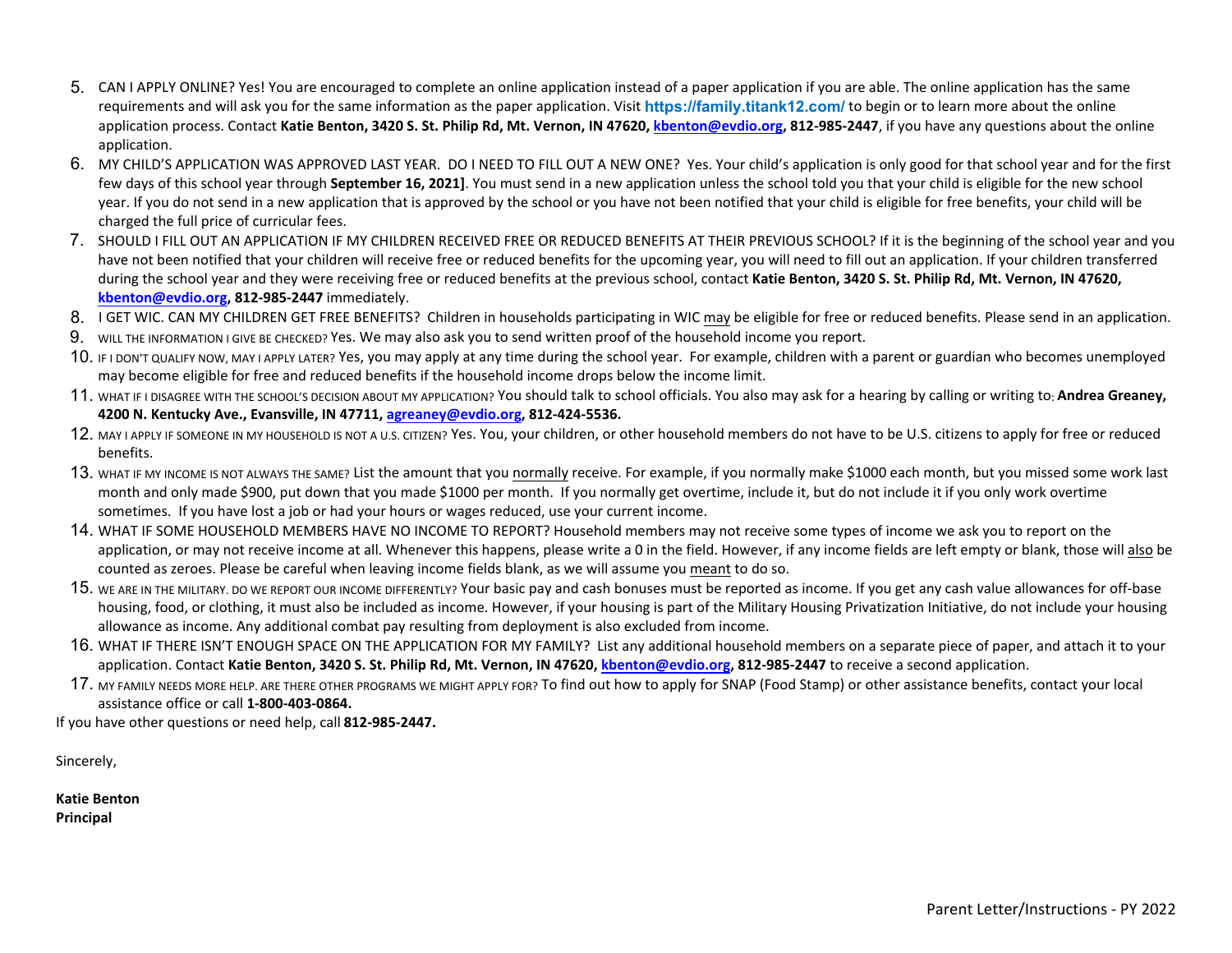## **HOW TO APPLY FOR FREE AND REDUCED BENEFITS**

Please use these instructions to help you fill out the application for free or reduced benefits. You only need to submit one application per household, even if your children attend more than one school in **St. Philip Catholic School**. The application must be filled out completely to certify your children for free or reduced benefits. Please follow these instructions in order! Each step of the instructions is the same as the steps on your application. If at any time you are not sure what to do next, please contact **Katie Benton, 3420 S. St. Philip Rd, Mt. Vernon, IN 47620, [kbenton@evdio.org](mailto:kbenton@evdio.org), 812-985-2447.**

#### **PLEASE USE A PEN (NOT A PENCIL) WHEN FILLING OUT THE APPLICATION AND DO YOUR BEST TO PRINT CLEARLY.**

## **STEP 1: LIST ALL INFANTS, CHILDREN, AND STUDENTS UP TO AND INCLUDING GRADE 12 IN THE HOUSEHOLD**

Tell us how many infants, children, and school students live in your household. They do NOT have to be related to you to be a part of your household.

**Who should I list here?** When filling out this section, please include ALL members in your household who are:

- Children age 18 or under AND are supported with the household's income;
- In your care under a foster arrangement, or qualify as homeless, migrant, or runaway youth;
- Students attending **St. Philin Catholic School** regardless of age.

| $\frac{1}{2}$                                   |                                     |                                                       |                                        |  |
|-------------------------------------------------|-------------------------------------|-------------------------------------------------------|----------------------------------------|--|
| A) List each child's name. Print each child's   | B) Is the child a student at St.    | C) Do you have any foster children? If any children   | D) Are any children homeless,          |  |
| name. Use one line of the application for each  | Philip Catholic School? Mark 'Yes'  | listed are foster children, mark the "Foster Child"   | migrant, or runaway? If you believe    |  |
| child. If there are more children present than  | or 'No' under the column titled     | box next to the child's name. If you are ONLY         | any child listed in this section meets |  |
| lines on the application, attach a second piece | "Student" to tell us which          | applying for foster children, after finishing STEP 1, | this description, mark the             |  |
| of paper with all required information for the  | children attend St. Philip Catholic | go to STEP 4.                                         | "Homeless, Migrant, Runaway" box       |  |
| additional children.                            | School. If you marked 'Yes,' write  | Foster children who live with you may count as        | next to the child's name and           |  |
|                                                 | the name of the school building,    | members of your household and should be listed        | complete all steps of the application. |  |
|                                                 | birthdate, and grade level of the   | on your application. If you are applying for both     |                                        |  |
|                                                 | student in the 'Grade' column to    | foster and non-foster children, go to step 3.         |                                        |  |
|                                                 | the right.                          |                                                       |                                        |  |
|                                                 | Is the child living with parent or  |                                                       |                                        |  |
|                                                 | caretaker relative? Mark 'Yes' or   |                                                       |                                        |  |
|                                                 | 'No' next to each child.            |                                                       |                                        |  |
|                                                 |                                     |                                                       |                                        |  |

### **STEP 2: DO ANY HOUSEHOLD MEMBERS CURRENTLY PARTICIPATE IN SNAP or TANF?**

**If anyone in your household (including you) currently participates in one or more of the assistance programs listed below, your children are eligible for free school benefits:**

- The Supplemental Nutrition Assistance Program (SNAP).
- Temporary Assistance for Needy Families (TANF).

| A) If no one in your household participates in any of the | B) If anyone in your household participates in any of the above listed programs:                      |  |
|-----------------------------------------------------------|-------------------------------------------------------------------------------------------------------|--|
| above listed programs:                                    | Write a case number for SNAP or TANF. You only need to provide one case number. If you participate in |  |
| Leave STEP 2 blank and go to STEP 3.                      | one of these programs and do not know your case number, contact: 1-800-403-0864.                      |  |
|                                                           | Go to <b>STEP 4</b> .                                                                                 |  |
|                                                           |                                                                                                       |  |

Parent Letter/Instructions - PY 2022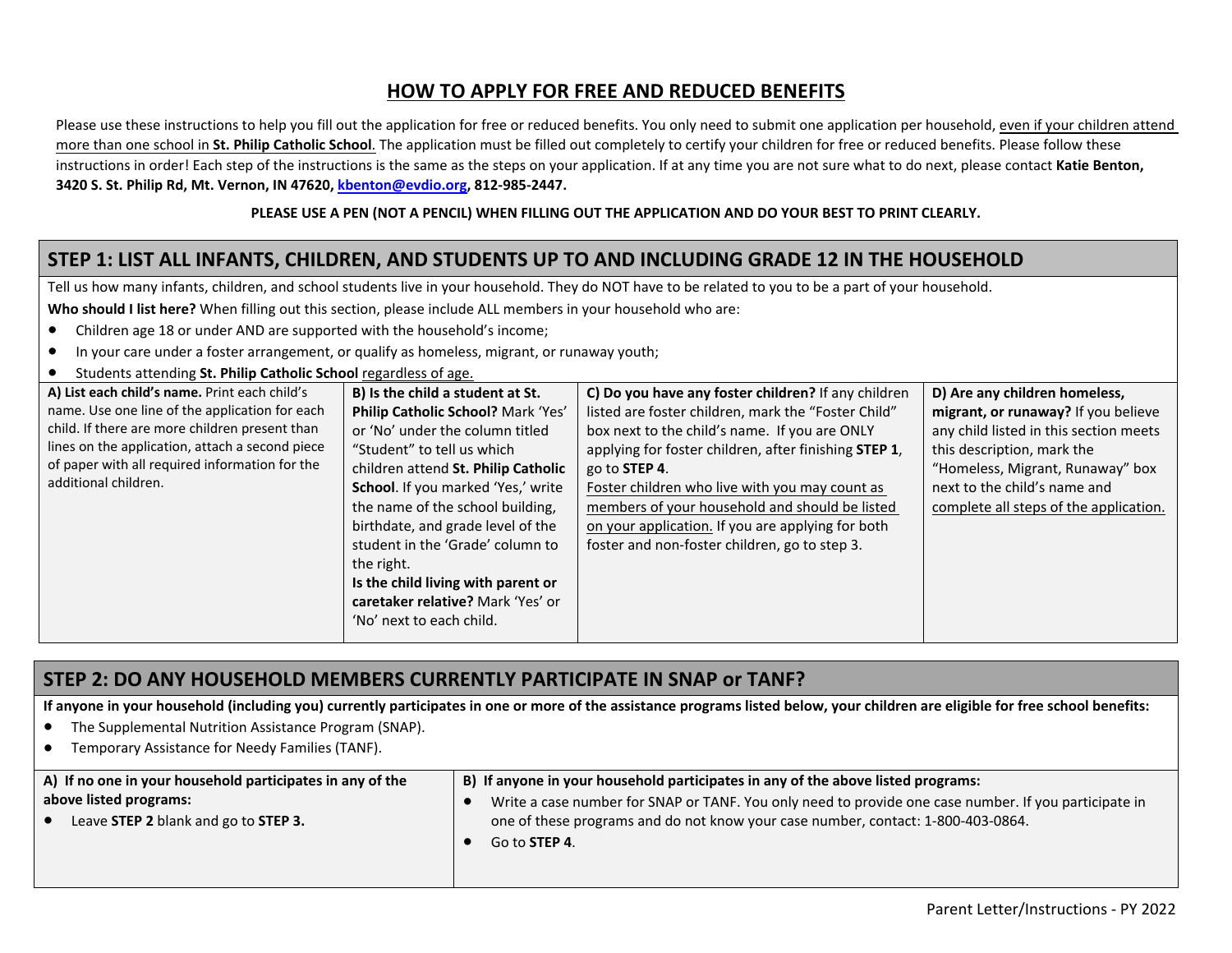### **STEP 3: REPORT INCOME FOR ALL HOUSEHOLD MEMBERS**

#### **How do I report my income?**

● Use the charts titled **"Sources of Income for Adults"** and **"Sources of Income for Children,"** located below to determine if your household has income to report.

| Sources of Income for Children                                   |                                                                                                                                                                             | Sources of Income for Adults                                                                        |                                                                                                 |                                                                                                                   |
|------------------------------------------------------------------|-----------------------------------------------------------------------------------------------------------------------------------------------------------------------------|-----------------------------------------------------------------------------------------------------|-------------------------------------------------------------------------------------------------|-------------------------------------------------------------------------------------------------------------------|
| Sources of Child Income                                          | Example(s)                                                                                                                                                                  | Earnings from Work                                                                                  | Public Assistance/<br>Alimony/Child Support                                                     | Pension/Retirement/<br>All Other Income                                                                           |
| -Earnings from work                                              | -A child has a regular full or part-time job where<br>they earn a salary or wages                                                                                           | -Salary, wages, cash bonuses<br>-Net income from self-                                              | -Unemployment benefits<br>-Worker's compensation                                                | -Social Security (including<br>railroad retirement and                                                            |
| -Social Security<br>-Disability Payments<br>-Survivor's Benefits | -A child is blind or disabled and receives Social<br>Security benefits<br>-A parent is disabled, retired, or deceased, and<br>their child receives Social Security benefits | employment (farm or<br>business)<br>If you are in the U.S. Military:<br>-Basic pay and cash bonuses | -Supplemental Security<br>Income (SSI)<br>-Cash assistance from<br>State or local<br>government | black lunch benefits)<br>-Private pensions or<br>disability benefits<br>-Regular income from trusts<br>or estates |
| -Income from person<br>outside the household                     | -A friend or extended family member regularly<br>gives a child spending money                                                                                               | (do NOT include combat pay,<br>FSSA or privatized housing<br>allowances)                            | -Alimony payments<br>-Child support payments<br>-Veteran's benefits                             | -Annuities<br>-Investment income<br>-Earned interest                                                              |
| -Income from any other<br>source                                 | -A child receives regular income from a private<br>pension fund, annuity, or trust                                                                                          | -Allowances for off-base<br>housing, food and clothing                                              | -Strike benefits                                                                                | -Rental income<br>-Regular cash payments<br>from outside household                                                |

Report all amounts in GROSS INCOME ONLY. Report all income in whole dollars. Do not include cents.

o Gross income is the total income received before taxes

- o Many people think of income as the amount they "take home" and not the total, "gross" amount. Make sure that the income you report on this application has NOT been reduced to pay for taxes, insurance premiums, or any other amounts taken from your pay.
- Write a "0" in any fields where there is no income to report. Any income fields left empty or blank will also be counted as a zero. If you write '0' or leave any fields blank, you are certifying (promising) that there is no income to report. If local officials suspect that your household income was reported incorrectly, your application will be investigated.
- Mark how often each type of income is received using the check boxes to the right of each field.

### **3.A. REPORT INCOME EARNED BY CHILDREN**

**A**) **Report all income earned or received by children.** Report the combined gross income for ALL children listed in STEP 1 in your household in the box marked "Child Income." Only count foster children's income if you are applying for them together with the rest of your household.

What is Child Income? Child income is money received from outside your household that is paid DIRECTLY to your children. Many households do not have any child income.

### **3.B REPORT INCOME EARNED BY ADULTS**

**Who should I list here?**

- When filling out this section, please include ALL adult members in your household who are living with you and share income and expenses, even if they are not related and even if they do not receive income of their own.
- *Do NOT include:*